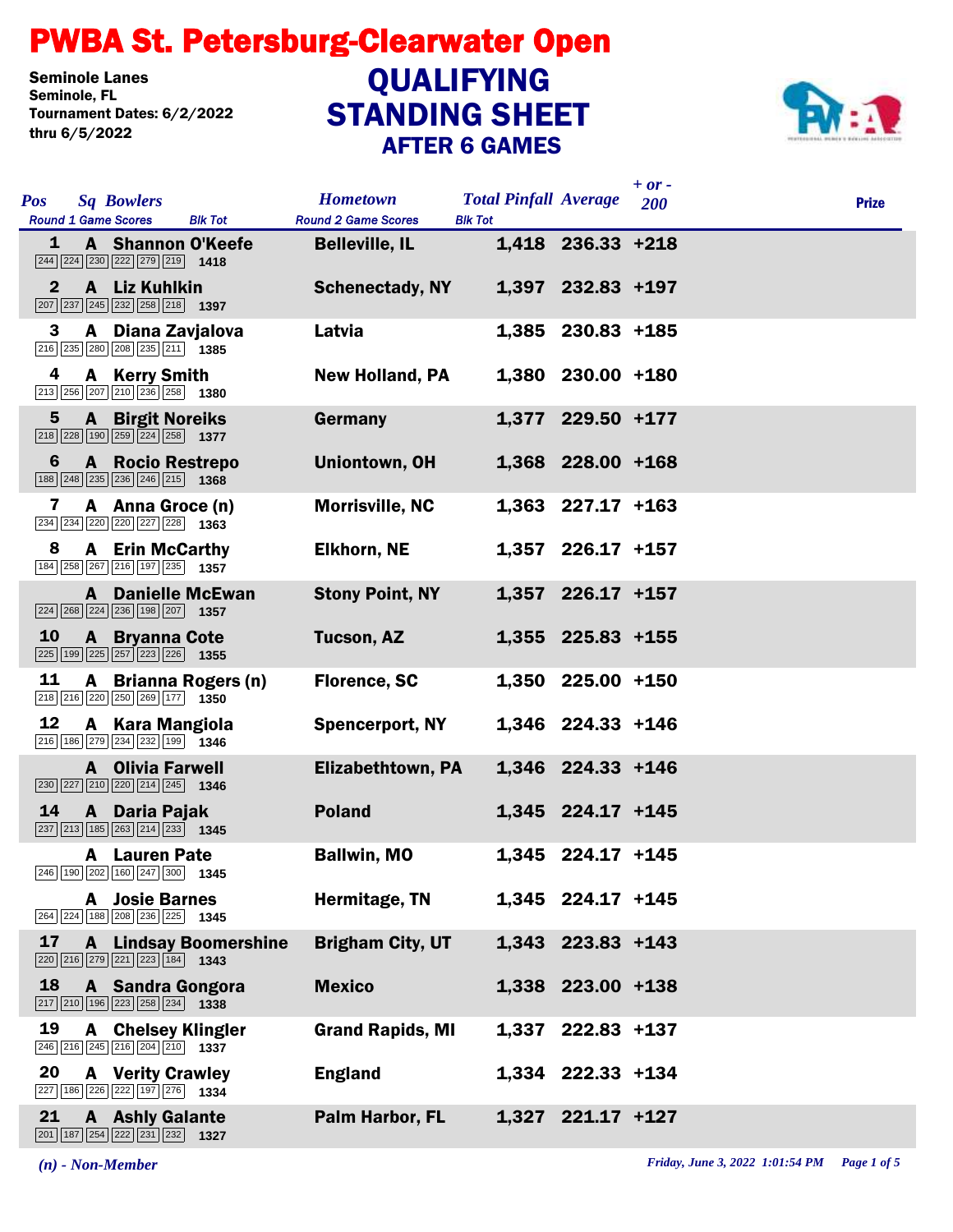| <b>Pos</b> |                 | <b>Sq Bowlers</b>                                                                                                           |                           | <b>Hometown</b>            | <b>Total Pinfall Average</b> |                   | $+ or -$<br>200 | <b>Prize</b> |
|------------|-----------------|-----------------------------------------------------------------------------------------------------------------------------|---------------------------|----------------------------|------------------------------|-------------------|-----------------|--------------|
|            |                 | <b>Round 1 Game Scores</b>                                                                                                  | <b>Blk Tot</b>            | <b>Round 2 Game Scores</b> | <b>Blk Tot</b>               |                   |                 |              |
| 22         |                 | <b>A</b> Felicia Wong<br>194 223 217 192 258 242 1326                                                                       |                           | <b>Canada</b>              |                              | 1,326 221.00 +126 |                 |              |
| 23         |                 | <b>A</b> Clara Guerrero<br>205 258 219 226 225 192 1325                                                                     |                           | <b>Colombia</b>            |                              | 1,325 220.83 +125 |                 |              |
| 24         |                 | A Estefania Cobo<br>195 237 248 209 216 216 1321                                                                            |                           | <b>Puerto Rico</b>         |                              | 1,321 220.17 +121 |                 |              |
| 25         |                 | <b>A</b> Giselle Poss<br>$\boxed{199}$ $\boxed{235}$ $\boxed{215}$ $\boxed{224}$ $\boxed{194}$ $\boxed{247}$ <b>1314</b>    |                           | <b>Montgomery, IL</b>      |                              | 1,314 219.00 +114 |                 |              |
| 26         |                 | A Shalin Zulkifli<br>209 196 216 242 201 246 1310                                                                           |                           | <b>Malaysia</b>            |                              | 1,310 218.33 +110 |                 |              |
| 27         |                 | 169 224 194 209 265 248 1309                                                                                                | <b>A</b> Tannya Roumimper | <b>Indonesia</b>           |                              | 1,309 218.17 +109 |                 |              |
| 28         |                 | 172 236 200 238 225 225 1296                                                                                                | A Maria Jose Rodriguez    | Colombia                   |                              | 1,296 216.00      | $+96$           |              |
| 29         |                 | A Maria Bulanova<br>258 153 200 228 219 235 1293                                                                            |                           | <b>Russia</b>              |                              | 1,293 215.50      | $+93$           |              |
| 30         |                 | <b>A</b> Taylor Bailey<br>$\boxed{247}\boxed{202}\boxed{206}\boxed{212}\boxed{195}\boxed{221}\boxed{1283}$                  |                           | Jonesboro, AR              |                              | 1,283 213.83      | $+83$           |              |
| 31         |                 | A Missy Parkin<br>234 248 215 154 204 227 1282                                                                              |                           | <b>San Clemente, CA</b>    |                              | 1,282 213.67      | $+82$           |              |
|            | <b>Cut Line</b> |                                                                                                                             | <b>Cash Line</b>          |                            |                              |                   |                 |              |
| 32         |                 | A Stephanie Zavala<br>$\overline{234}$ $\overline{232}$ 155 241 $\overline{209}$ 210 1281                                   |                           | Downey, CA                 |                              | 1,281 213.50      | $+81$           |              |
| 33         |                 | <b>A</b> Breanna Clemmer<br>256 200 194 158 216 247 1271                                                                    |                           | Clover, SC                 |                              | 1,271 211.83      | $+71$           |              |
| 34         |                 | 208 246 204 198 224 190 1270                                                                                                | A Jennifer Dovers (n)     | Sierra Vista, AZ           |                              | 1,270 211.67      | $+70$           |              |
| 35         |                 | <b>A</b> Jordan Richard<br>215 177 225 204 207 234 1262                                                                     |                           | <b>Maumee, OH</b>          |                              | 1,262 210.33      | $+62$           |              |
|            |                 | $\boxed{215}$ $\boxed{245}$ $\boxed{194}$ $\boxed{169}$ $\boxed{224}$ $\boxed{214}$ <b>1261</b>                             | 36 A Avery Domaguin (n)   | San Diego, CA              |                              | 1,261 210.17      | $+61$           |              |
| 37         |                 | <b>A</b> Taylor Bulthuis<br>$\boxed{240}$ $\boxed{205}$ $\boxed{131}$ $\boxed{221}$ $\boxed{216}$ $\boxed{244}$ <b>1257</b> |                           | <b>New Port Richey, FL</b> | 1,257                        | 209.50            | $+57$           |              |
| 38         |                 | <b>A</b> Mallory Clark<br>209 204 213 256 179 192 1253                                                                      |                           | Auburn, ME                 |                              | 1,253 208.83      | $+53$           |              |
| 39         | A               | <b>Liz Johnson</b><br>237 206 216 208 201 182 1250                                                                          |                           | <b>Niagara Falls, NY</b>   | 1,250                        | 208.33            | $+50$           |              |
| 40         |                 | 186 189 216 233 187 235 1246                                                                                                | A Jennifer Roback (n)     | <b>New York Mills, NY</b>  |                              | 1,246 207.67      | $+46$           |              |
| 41         |                 | $\boxed{242}$ 186 223 247 164 179 1241                                                                                      | A Amber Brunson (n)       | Miami, FL                  |                              | 1,241 206.83      | $+41$           |              |
| 42         |                 | <b>A</b> Kaylene Bishop<br>226 222 225 173 213 179 1238                                                                     |                           | <b>Medical Lake, WA</b>    |                              | 1,238 206.33      | $+38$           |              |
| 43         |                 | A Sarah Klassen (n)<br>221 194 244 224 148 204 1235                                                                         |                           | <b>Bel Aire, KS</b>        | 1,235                        | 205.83            | $+35$           |              |
| 44         | A               | Kasey Eaton (n)<br>211 192 245 182 214 187 1231                                                                             |                           | <b>Wyoming, MI</b>         |                              | 1,231 205.17      | $+31$           |              |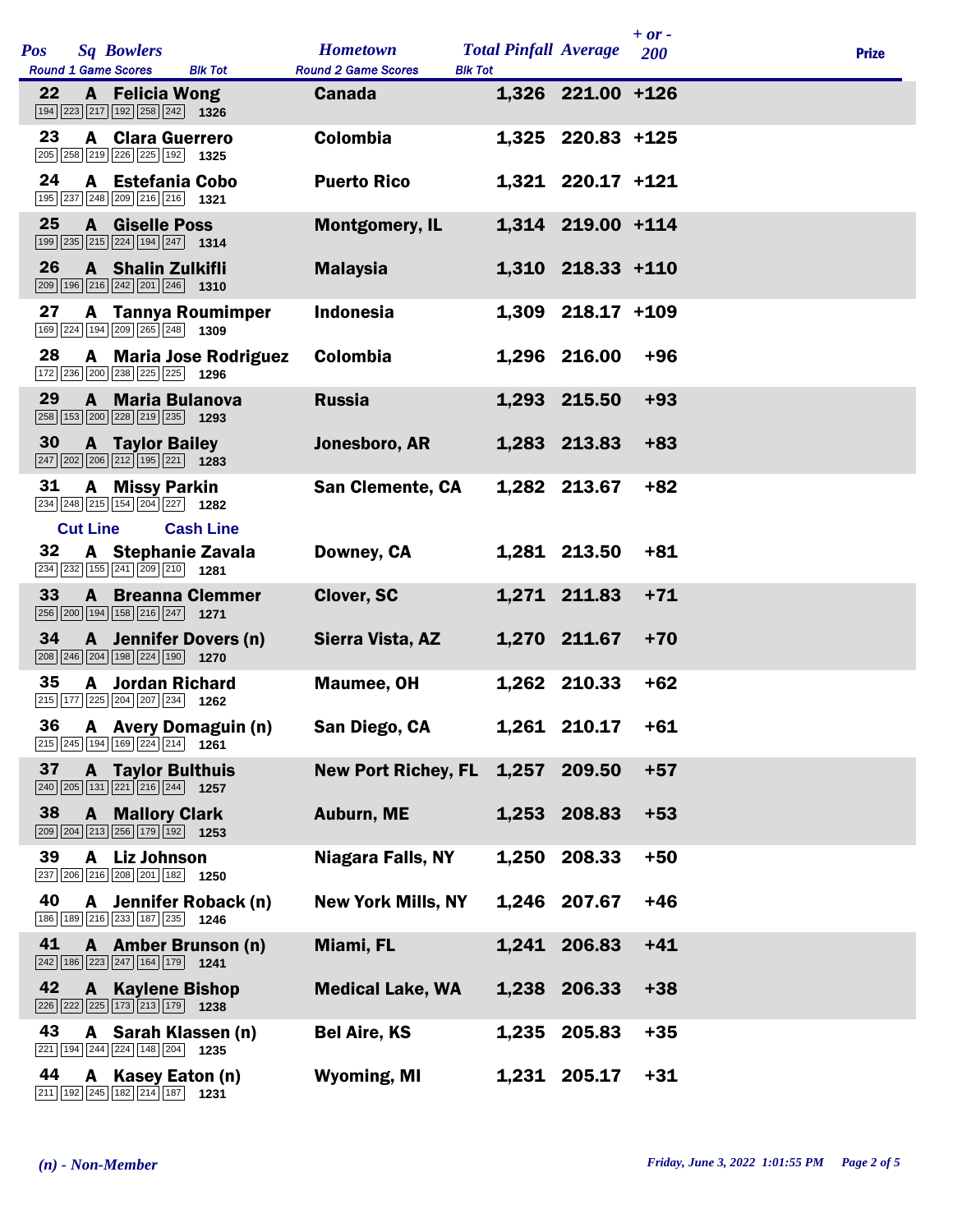| <b>Pos</b> |              | <b>Sq Bowlers</b><br><b>Round 1 Game Scores</b>                                                                          | <b>Blk Tot</b>                    | <b>Hometown</b><br><b>Round 2 Game Scores</b> | <b>Total Pinfall Average</b><br><b>Blk Tot</b> |              | $+ or -$<br>200 | <b>Prize</b> |
|------------|--------------|--------------------------------------------------------------------------------------------------------------------------|-----------------------------------|-----------------------------------------------|------------------------------------------------|--------------|-----------------|--------------|
| 45         |              | A Shaye Wiegers (n)<br>$\boxed{208}$ $\boxed{237}$ $\boxed{187}$ $\boxed{148}$ $\boxed{214}$ $\boxed{235}$ <b>1229</b>   |                                   | <b>Cooper City, FL</b>                        |                                                | 1,229 204.83 | $+29$           |              |
|            |              | <b>A</b> Gazmine Mason<br>178 192 161 266 206 226                                                                        | 1229                              | <b>Cranston, RI</b>                           |                                                | 1,229 204.83 | $+29$           |              |
|            |              | 211 267 152 199 190 210 1229                                                                                             | A Tanya Critchlow (n)             | <b>Temple Terrace, FL</b>                     | 1,229                                          | 204.83       | $+29$           |              |
| 48         |              | A Julia Bond<br>233 198 165 191 222 218 1227                                                                             |                                   | Aurora, IL                                    |                                                | 1,227 204.50 | $+27$           |              |
|            |              | $\boxed{166}$ $\boxed{201}$ $\boxed{195}$ $\boxed{221}$ $\boxed{233}$ $\boxed{211}$ <b>1227</b>                          | A Sarah Westcott (n)              | <b>Riverview, FL</b>                          |                                                | 1,227 204.50 | $+27$           |              |
| 50         |              | <b>A</b> Sydney Brummett<br>205 196 195 196 256 169 1217                                                                 |                                   | Fort Wayne, IN                                |                                                | 1,217 202.83 | $+17$           |              |
| 51         | A            | Dasha Kovalova<br>197 180 207 238 216 178 1216                                                                           |                                   | <b>Ukraine</b>                                |                                                | 1,216 202.67 | $+16$           |              |
| 52         | A            | <b>Hayley Dann</b><br>194 241 149 207 220 203 1214                                                                       |                                   | Dayton, OH                                    |                                                | 1,214 202.33 | $+14$           |              |
|            |              | $\boxed{197}$ $\boxed{190}$ $\boxed{204}$ $\boxed{204}$ $\boxed{232}$ $\boxed{187}$ <b>1214</b>                          | A Jenna Williams (n)              | <b>Cedar Rapids, IA</b>                       |                                                | 1,214 202.33 | $+14$           |              |
| 54         |              | $\boxed{202}$ 164 163 267 204 211 1211                                                                                   | A Jay Dawn Robinson (n)           | Lakeland, FL                                  |                                                | 1,211 201.83 | $+11$           |              |
| 55         | A            | 160 193 213 223 203 216 1208                                                                                             | <b>Melissa Kammerer</b>           | <b>Staten Island, NY</b>                      |                                                | 1,208 201.33 | $+8$            |              |
| 56         |              | <b>A</b> Haley Youker<br>187 182 223 190 181 236 1199                                                                    |                                   | <b>Clermont, FL</b>                           |                                                | 1,199 199.83 | $-1$            |              |
|            |              | $\boxed{212}$ $\boxed{205}$ $\boxed{172}$ $\boxed{177}$ $\boxed{185}$ $\boxed{248}$ <b>1199</b>                          | <b>A</b> Stephanie Schwartz       | Racine, WI                                    |                                                | 1,199 199.83 | $-1$            |              |
| 58         |              | <b>A</b> Justyne Vukovich<br>$\boxed{247}$ $\boxed{212}$ $\boxed{180}$ $\boxed{158}$ $\boxed{165}$ $\boxed{233}$         | 1195                              | <b>New Stanton, PA</b>                        |                                                | 1,195 199.17 | $-5$            |              |
| 59         |              | <b>A</b> Alexis Neuer<br>185 148 180 237 227 216 1193                                                                    |                                   | <b>Milton, PA</b>                             |                                                | 1,193 198.83 | $-7$            |              |
|            |              | A Kayla Crawford<br>$\boxed{166}$ $\boxed{213}$ $\boxed{212}$ $\boxed{183}$ $\boxed{182}$ $\boxed{237}$ <b>1193</b>      |                                   | Silvis, IL                                    |                                                | 1,193 198.83 | $-7$            |              |
| 61         | $\mathbf{A}$ | <b>Brianna Andrew</b><br>$\boxed{211}$ $\boxed{211}$ $\boxed{155}$ $\boxed{246}$ $\boxed{172}$ $\boxed{195}$ <b>1190</b> |                                   | <b>Grand Rapids, MI</b>                       |                                                | 1,190 198.33 | $-10$           |              |
| 62         |              | <b>A</b> Christina Hardee<br>175 193 215 196 207 201 187                                                                 |                                   | <b>Mount Dora, FL</b>                         |                                                | 1,187 197.83 | $-13$           |              |
|            |              | A Kaitlyn Eder (n)<br>183 237 203 194 179 191 197                                                                        |                                   | Lithia, FL                                    | 1,187                                          | 197.83       | $-13$           |              |
| 64         |              | 184 169 214 168 221 226 1182                                                                                             | A Juliana Kerrigan (n)            | <b>Ashland, VA</b>                            |                                                | 1,182 197.00 | $-18$           |              |
|            |              | A Stefanie Johnson<br>$\boxed{244}$ $\boxed{202}$ $\boxed{254}$ $\boxed{148}$ $\boxed{167}$ $\boxed{167}$ <b>1182</b>    |                                   | <b>McKinney, TX</b>                           |                                                | 1,182 197.00 | $-18$           |              |
| 66         |              | $\boxed{179}$ $\boxed{215}$ $\boxed{268}$ $\boxed{182}$ $\boxed{159}$ $\boxed{178}$ 1181                                 |                                   | A Alexandra Hernandez (n) Coral Springs, FL   |                                                | 1,181 196.83 | $-19$           |              |
| 67         | A            | 168 183 184 224 244 159 1162                                                                                             | Mei Yuan Miller (n)               | <b>Millington, TN</b>                         |                                                | 1,162 193.67 | $-38$           |              |
| 68         | A            | 150 199 221 212 162 205                                                                                                  | <b>Brooke Roberts (n)</b><br>1149 | Port Orange, FL                               |                                                | 1,149 191.50 | $-51$           |              |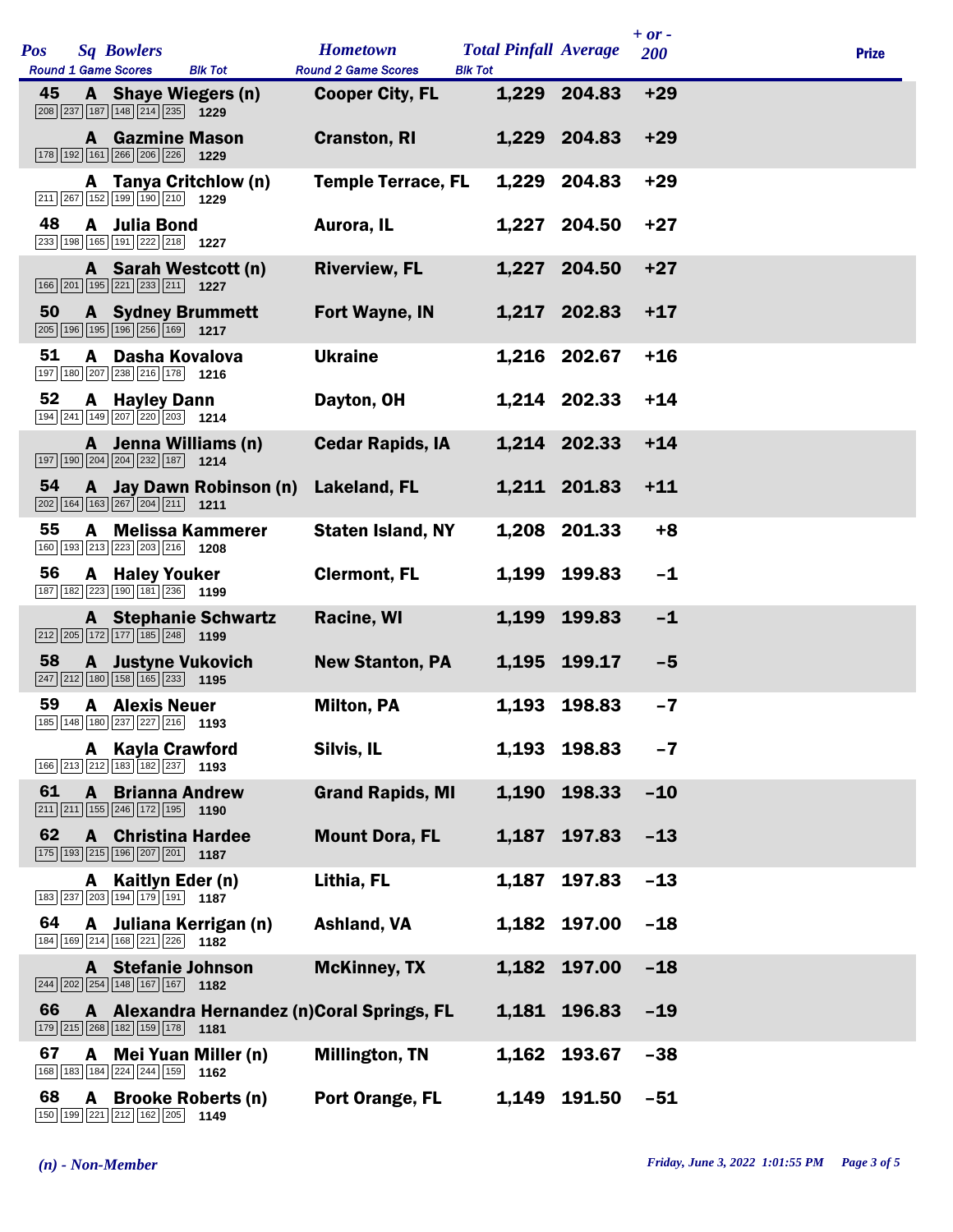| <b>Pos</b> |   |                                                                                                                              |                                        | <b>Hometown</b>                             | <b>Total Pinfall Average</b> |                   | $+ or -$ |              |
|------------|---|------------------------------------------------------------------------------------------------------------------------------|----------------------------------------|---------------------------------------------|------------------------------|-------------------|----------|--------------|
|            |   | <b>Sq Bowlers</b><br><b>Round 1 Game Scores</b>                                                                              | <b>Blk Tot</b>                         | <b>Round 2 Game Scores</b>                  | <b>Blk Tot</b>               |                   | 200      | <b>Prize</b> |
| 69         |   | <b>A</b> Courtney Ermisch<br>$\boxed{204}$ $\boxed{200}$ $\boxed{164}$ $\boxed{217}$ $\boxed{155}$ $\boxed{207}$ 1147        |                                        | <b>Big Bend, WI</b>                         |                              | 1,147 191.17      | $-53$    |              |
| 70         |   | $\boxed{189}$ $\boxed{227}$ $\boxed{165}$ $\boxed{181}$ $\boxed{167}$ $\boxed{209}$ <b>1138</b>                              | <b>A</b> Wendy Bartaire-Jimenez France |                                             |                              | 1,138 189.67      | $-62$    |              |
| 71         |   | <b>A</b> Haley Richard<br>$\boxed{227}$ $\boxed{211}$ $\boxed{202}$ $\boxed{169}$ $\boxed{160}$ $\boxed{168}$ 1137           |                                        | <b>Tipton, MI</b>                           | 1,137                        | 189.50            | $-63$    |              |
| 72         |   | A Cassidy Ray (n)<br>173 204 201 193 156 205 1132                                                                            |                                        | Herrin, IL                                  |                              | 1,132 188.67      | $-68$    |              |
|            |   | <b>A</b> Melanie McDaniel<br>$\boxed{188}$ $\boxed{169}$ $\boxed{204}$ $\boxed{184}$ $\boxed{187}$ $\boxed{200}$ <b>1132</b> |                                        | Joliet, IL                                  |                              | 1,132 188.67      | $-68$    |              |
| 74         |   | 212 153 183 193 202 182 1125                                                                                                 | A Madison Colston (n)                  | Largo, FL                                   |                              | 1,125 187.50      | $-75$    |              |
|            |   | <b>A</b> Elise Bolton<br>222 178 188 151 183 203 1125                                                                        |                                        | <b>Merritt Island, FL</b>                   |                              | 1,125 187.50      | $-75$    |              |
| 76         |   | 167 189 213 186 157 204 1116                                                                                                 | A Rhoda Rodriguez (n)                  | <b>Plantation, FL</b>                       |                              | 1,116 186.00      | -84      |              |
| 77         |   | 189 167 133 189 180 256 1114                                                                                                 | A Michaela Kontis (n)                  | <b>St. Augustine, FL</b>                    |                              | 1,114 185.67      | $-86$    |              |
| 78         |   | <b>A</b> Courtney Jacques<br>162 157 222 190 196 182 1109                                                                    |                                        | Albany, GA                                  |                              | 1,109 184.83      | $-91$    |              |
| 79         |   | A Ashley Morrow (n)<br>213 151 204 166 182 180 1096                                                                          |                                        | <b>Brandon, FL</b>                          |                              | 1,096 182.67 -104 |          |              |
| 80         |   | A Madison Beck (n)<br>193 171 160 172 192 198 1086                                                                           |                                        | Apopka, FL                                  |                              | 1,086 181.00 -114 |          |              |
| 81         | A | Dakota Kirk (n)<br>$\boxed{170}$ $\boxed{190}$ $\boxed{202}$ $\boxed{171}$ $\boxed{184}$ $\boxed{168}$ <b>1085</b>           |                                        | Fort Myers, FL                              |                              | 1,085 180.83 -115 |          |              |
|            |   | 171 167 162 178 215 192                                                                                                      | A Melissa Riccardi (n)<br>1085         | <b>St. Petersburg, FL</b>                   |                              | 1,085 180.83 -115 |          |              |
| 83         |   | 153 190 188 148 227 178 1084                                                                                                 |                                        | A Presley Gissendanner (n) Winter Haven, FL |                              | 1,084 180.67 -116 |          |              |
| 84         |   | A Danielle Young (n)<br>124 219 174 199 175 188 1079                                                                         |                                        | <b>Loves Park, IL</b>                       |                              | 1,079 179.83 -121 |          |              |
| 85         |   | A Katarina Hagler (n)<br>$\boxed{200}$ 192 150 170 193 172 1077                                                              |                                        | <b>Cape Coral, FL</b>                       |                              | 1,077 179.50 -123 |          |              |
| 86         |   | <b>A</b> Samantha Kriner<br>$\boxed{205}$ 182 $\boxed{206}$ 145 154 161 1053                                                 |                                        | Houston, TX                                 |                              | 1,053 175.50 -147 |          |              |
| 87         |   | A Sophia Bastian (n)<br>$\boxed{211}$ 170 186 183 134 168 1052                                                               |                                        | <b>Winter Park, FL</b>                      | 1,052                        | $175.33 - 148$    |          |              |
| 88         |   | A Vanessa Rivera (n)<br>166 160 171 180 172 179 1028                                                                         |                                        | Orlando, FL                                 |                              | 1,028 171.33 -172 |          |              |
| 89         |   | A Alison Shedrow (n)<br>174 160 173 181 158 172 1018                                                                         |                                        | Parrish, FL                                 |                              | 1,018 169.67 -182 |          |              |
| 90         |   | 142 170 179 158 211 131                                                                                                      | A Samantha McCue (n)<br>991            | <b>Cape Coral, FL</b>                       |                              | 991 165.17 -209   |          |              |
| 91         |   | 148 178 180 156 158 156 976                                                                                                  | A Marquilla James (n)                  | <b>Cape Coral, FL</b>                       |                              | 976 162.67 -224   |          |              |
|            |   | 92ss A Carmen Aguilar<br>171 176 132 145 159 180                                                                             | 963                                    | St. Petersburg, FL                          |                              | 963 160.50 -237   |          |              |